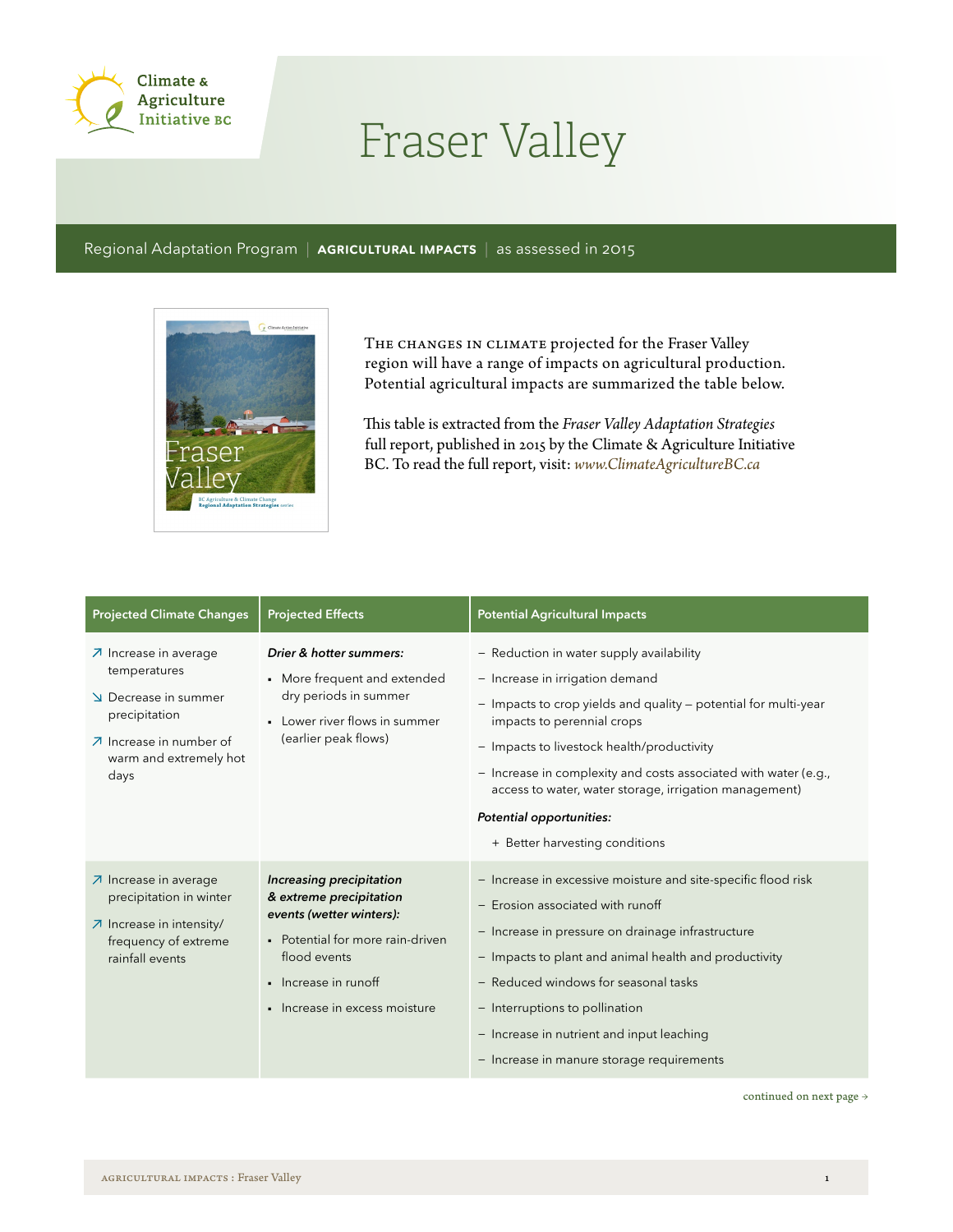## $\rightarrow$  continued from previous page

| <b>Projected Climate Changes</b>                                                                                                                            | <b>Projected Effects</b>                                                                                                                                                                                       | <b>Potential Agricultural Impacts</b>                                                                                                                                                                                                                                                                                                                                                                                                |
|-------------------------------------------------------------------------------------------------------------------------------------------------------------|----------------------------------------------------------------------------------------------------------------------------------------------------------------------------------------------------------------|--------------------------------------------------------------------------------------------------------------------------------------------------------------------------------------------------------------------------------------------------------------------------------------------------------------------------------------------------------------------------------------------------------------------------------------|
| フ Warmer average<br>temperatures<br>$\n  7$ Increase in winter<br>precipitation<br>○ Increase in extreme<br>rainfall events                                 | Changing freshet flood risk:<br>• Increasing river flows in<br>winter and spring<br>• Shift to more rain-driven<br>stream-flow (less predictable)<br>• Increasing rain on snow<br>events<br>• Rising sea level | - Damage to farm buildings and equipment<br>- Losses associated with annual and perennial crops<br>- Need for relocation and/or losses of livestock<br>- Erosion associated with runoff (and loss of arable land)<br>- Interruptions to supply lines and transportation (e.g., flooded<br>roads)<br>- Impacts to stored hazardous materials and manure storage                                                                       |
| ○ Increase in average<br>temperatures<br>○ Increase in growing<br>degree days<br>○ Increase in frost free days<br>$\sim$ Shift in precipitation<br>patterns | Changing crop suitability ranges:<br>• Changing seasonal<br>conditions<br>• Changing production<br>windows                                                                                                     | - Inconsistent yield and quality of previously suitable crops<br>- Shortened and/or less predictable production windows for<br>some crops<br>- Increase in management complexity (e.g., with season<br>extension)<br>- Potential opportunities:<br>- Increase in suitability for new varieties and new crops<br>- Opportunity for season extension and additional cropping                                                           |
| フ Increase in annual<br>temperatures<br>○ Increase in spring<br>precipitation and<br>extreme rain events<br>○ Drier summer conditions                       | Changes in pests, diseases<br>& invasive plants:<br>• Increasing winter survival<br>rates<br>• Increasing number of cycles<br>in a year<br>• Introduction of new pests<br>and diseases                         | - More frequent and increased damage to crops<br>- Impacts to livestock health due to pests/diseases<br>- Increasing challenges with management of invasive species on<br>agricultural lands<br>- Increase in costs for management of pests, diseases, invasive<br>species                                                                                                                                                           |
| ○ Increase in extreme<br>weather events                                                                                                                     | Increase in warm &<br>extremely hot days:<br>• Sudden temperature<br>increases<br>• Increasing number of<br>consecutive warm and hot<br>days                                                                   | - Decrease in productivity and quality of horticultural crops<br>- Decrease in germination and transplant success<br>- Impacts to livestock health and productivity (extreme heat)<br>- Increase in cooling and ventilation costs<br>- Increase in irrigation demand<br>- Reduction of windows for key agricultural activities                                                                                                       |
| $\sim$ Climate change in other<br>growing regions                                                                                                           | Variability of global<br>agricultural production                                                                                                                                                               | - Increase in costs of imported feed and agricultural inputs<br>- Increase in demand and prices for food production/local food<br>- Potential for increased competition from new or changing<br>agricultural areas<br>Potential opportunities:<br>+ Increase in demand and prices for food production/local<br>food<br>+ Potential competitive advantage in changing global markets<br>+ Increase in farming diversity in the region |

continued on next page  $\rightarrow$